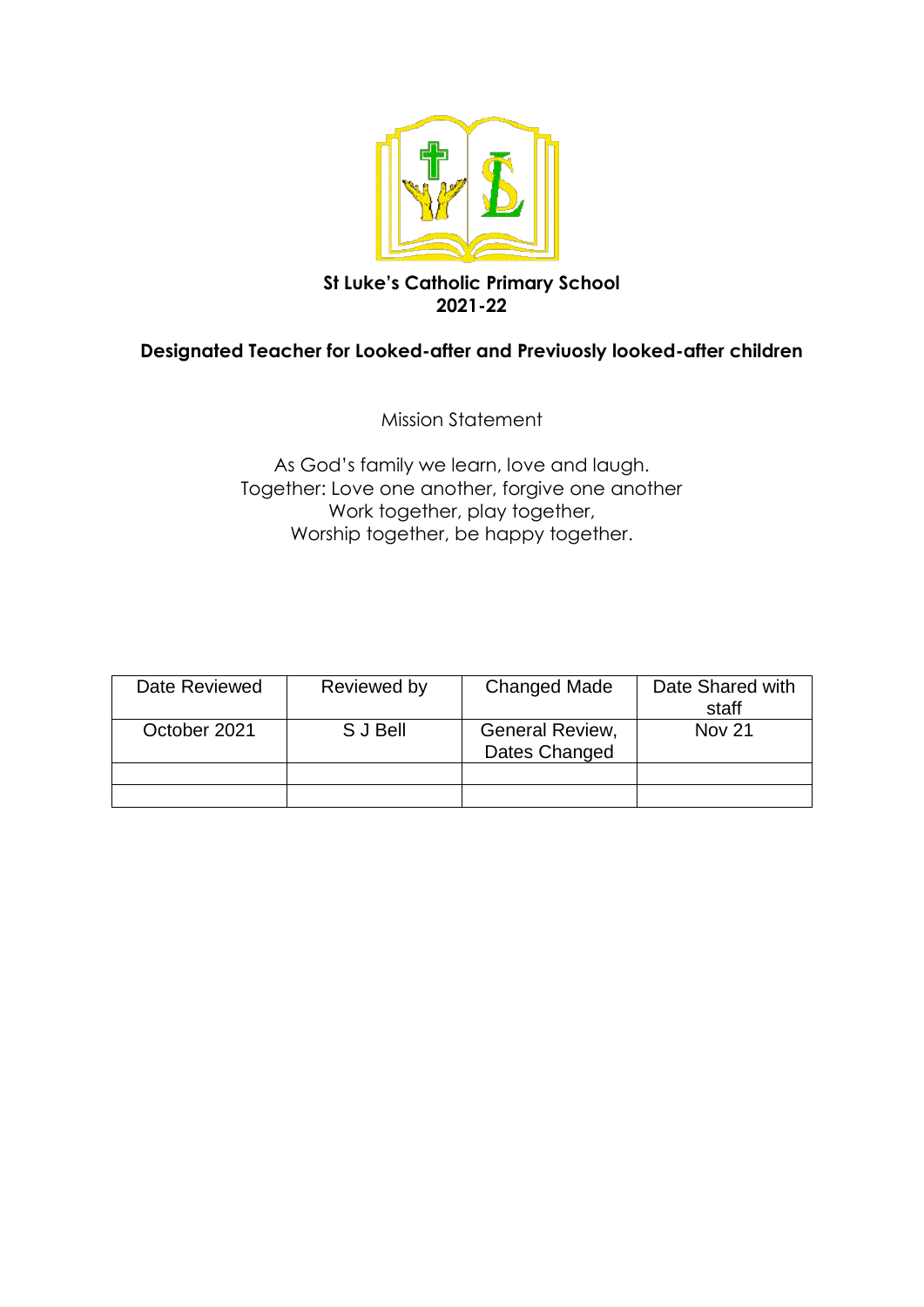## **Contents:**

**[Statement of intent](#page-2-0)** 

- 1. [Legal framework](#page-3-0)
- 2. [Definitions](#page-4-0)
- 3. [Roles and responsibilities](#page-4-1)
- 4. [PEP](#page-8-0)
- 5. [Working with agencies and the VSH](#page-9-0)
- 6. [Training](#page-10-0)
- 7. [Pupil mental health](#page-10-1)
- 8. [Exclusions](#page-11-0)
- 9. [Pupils with SEND](#page-11-1)
- 10. [Monitoring and review](#page-12-0)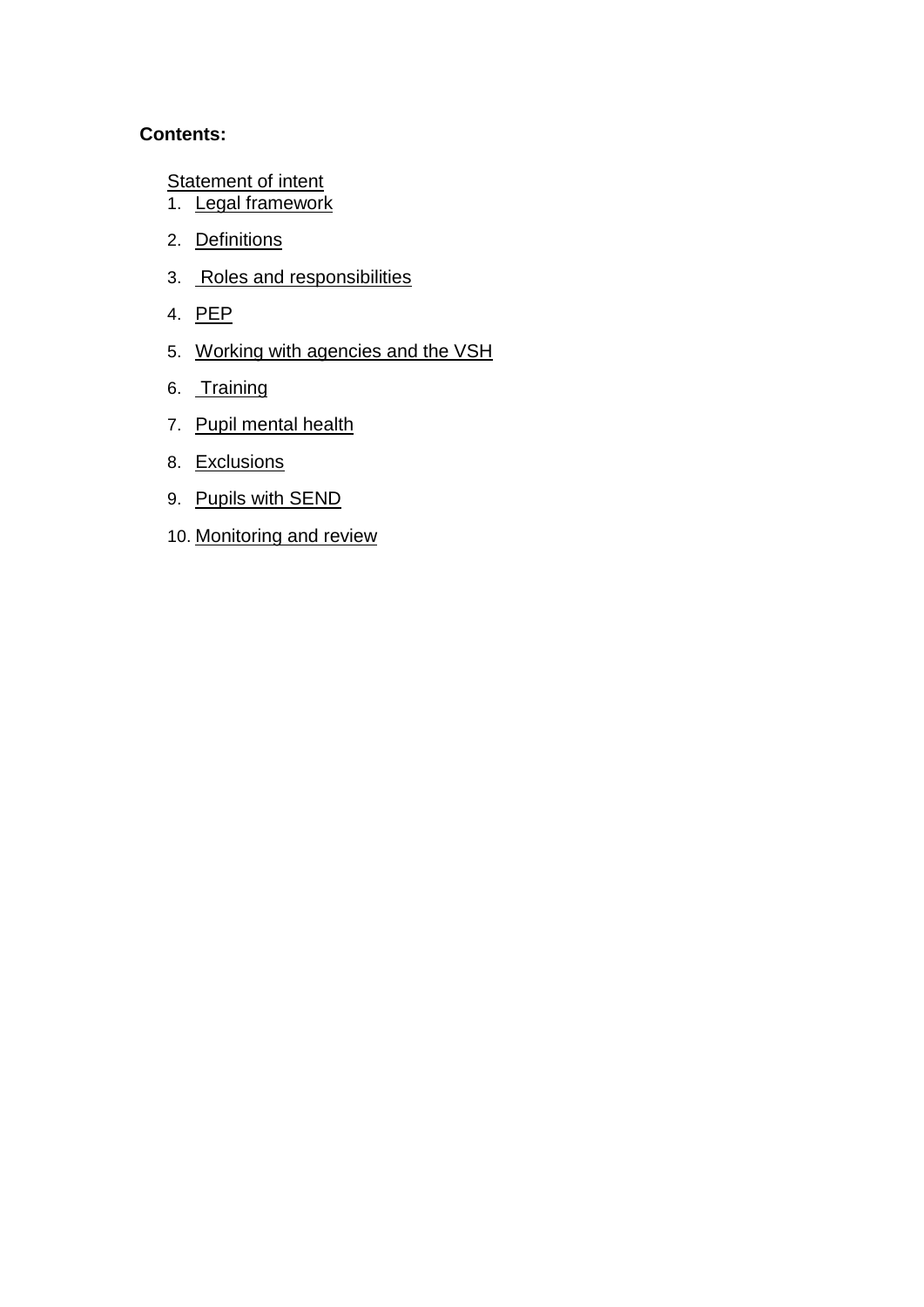## <span id="page-2-0"></span>**Statement of intent**

Educational achievement and subsequent life chances for LAC and previously-LAC are of real concern. Pupils who are looked after require special treatment and additional attention in order to improve their situation.

St Luke's Catholic Primary School endeavours to provide positive experiences and offer stability, safety, and individual care and attention for all our pupils. With this in mind, we aim to:

- Encourage pupils to reach their potential and to make good progress in relation to their professional, social and emotional development.
- Ensure that pupils enjoy high quality teaching and a curriculum which meets their needs and the requirements of legislation.
- Plan support for LAC realistically and use the school's resources efficiently to ensure the school meets their needs.
- Promote a positive culture in all aspects of school life.
- Help pupils develop their cultural, moral and social understanding.

Signed by:

Head Teacher Chair of Govenors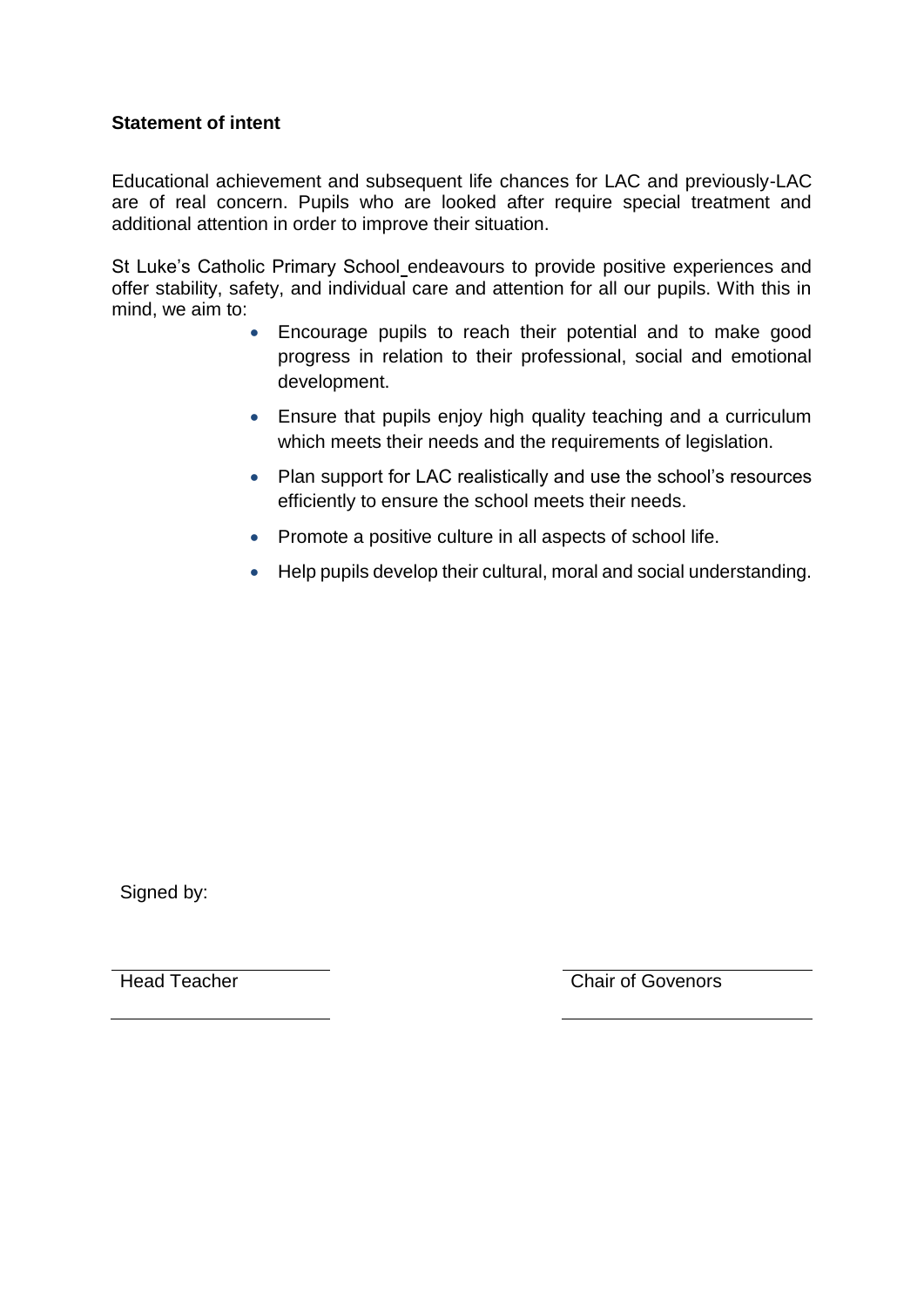#### <span id="page-3-0"></span>**1.** Legal framework

- 1.1. This policy has due regard to legislation and statutory guidance, including, but not limited to, the following:
	- Children Act 1989
	- The Care Planning, Placement and Case Review (England) Regulations 2010
	- Children (Leaving Care) Act 2000
	- Children and Young Persons Act 2008
	- Children and Families Act 2014
	- Children and Social Work Act 2017
	- DfE (2018) 'Promoting the education of looked-after children and previously looked-after children'
	- DfE (2018) 'The designated teacher for looked-after and previously looked-after children'
	- DfE (2017) 'Exclusions from maintained schools, academies and pupil referral units in England'
	- DfE (2018) 'Keeping children safe in education'
	- DfE (2018) 'Working Together to Safeguard Children'
- 1.2. This policy operates in conjunction with the following school policies and documents:
	- **•** Admissions Policy
	- One-to-One Tuition Policy
	- Behavioural Policy
	- Home School Agreement
	- Anti-Bullying Policy
	- Equal Opportunities Policy
	- Child Protection and Safeguarding Policy
	- SEND Policy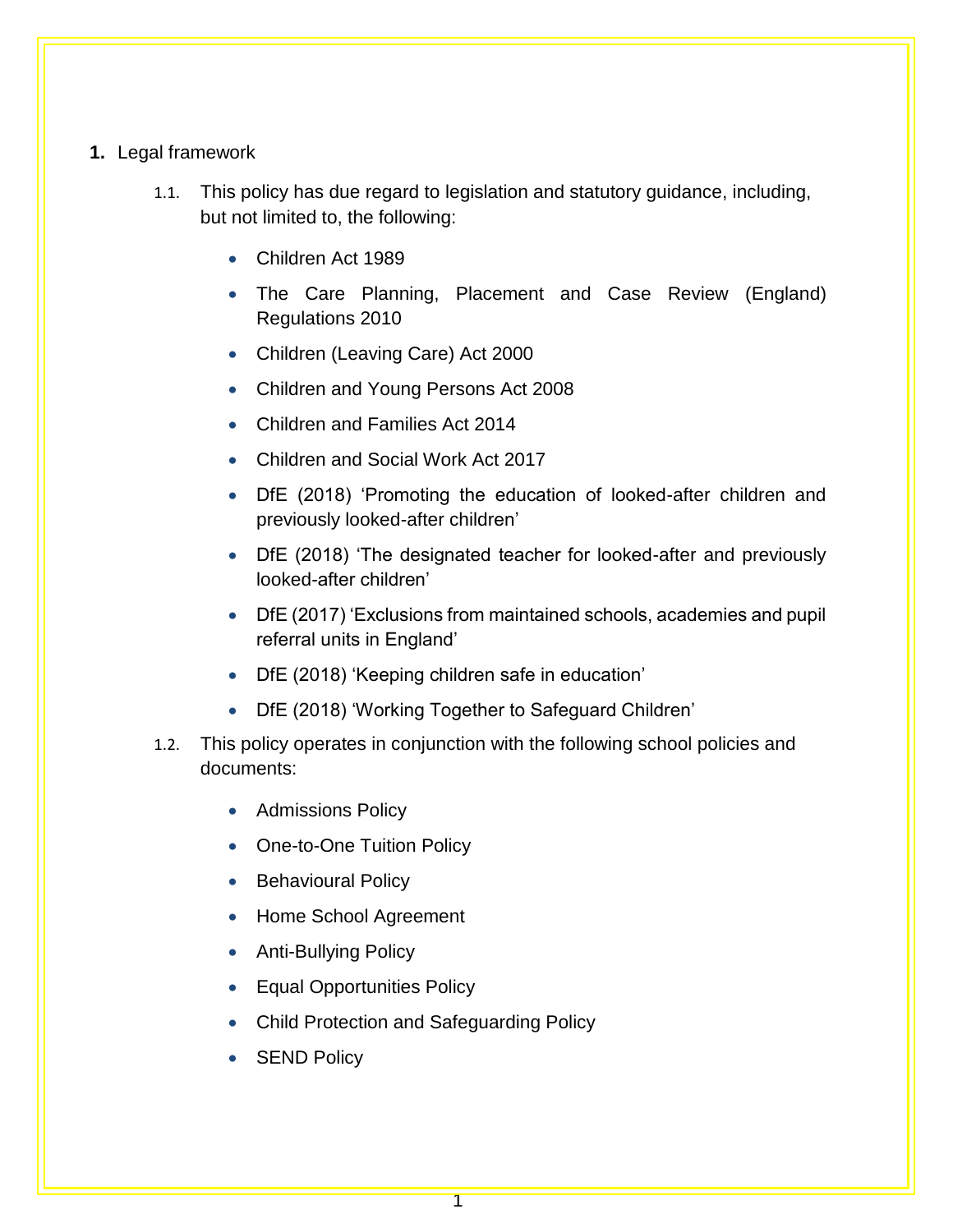## **2.** Definitions

- <span id="page-4-0"></span>2.1. "Looked after children (LAC)" are defined as:
	- Children or young people who are the subject of a Care Order or Interim Care Order under the Children Act 1989.
	- Children who are placed in foster care, children's residential homes, with relatives or friends, in semi-independent or supported independent accommodation.
	- Children subject to a Care or Interim Care Order whilst placed with a parent, where the LA has parental responsibility.
	- Children who are not subject to an order, but are accommodated by the LA under an agreement with their parents.
- 2.2. "Previously-LAC" are defined as:
	- Children who are no longer looked after by an LA in England and Wales because they have either been adopted or are the subject of an adoption, special guardianship or child arrangements order.
	- Children who were adopted outside England and Wales from 'state care' (care that is provided by a public authority, religious organisation, or other organisation whose main purpose is to benefit society).
- <span id="page-4-1"></span>**3.** Roles and responsibilities
	- 3.1. The **Governing Body** is responsible for:
		- Ensuring the school has a coherent policy for LAC and previously-LAC.
		- Reviewing the school's policies and procedures in conjunction with legislation and statutory guidance.
		- Ensuring the designated teacher for LAC and previously-LAC has received the appropriate training.
		- Ensuring that appropriate staff have the information they need in relation to each looked after child's:
			- Legal status (i.e. whether they are looked after under voluntary arrangements with consent of parents or on an interim or full care order) and contact arrangements with birth parents or those with parental responsibility.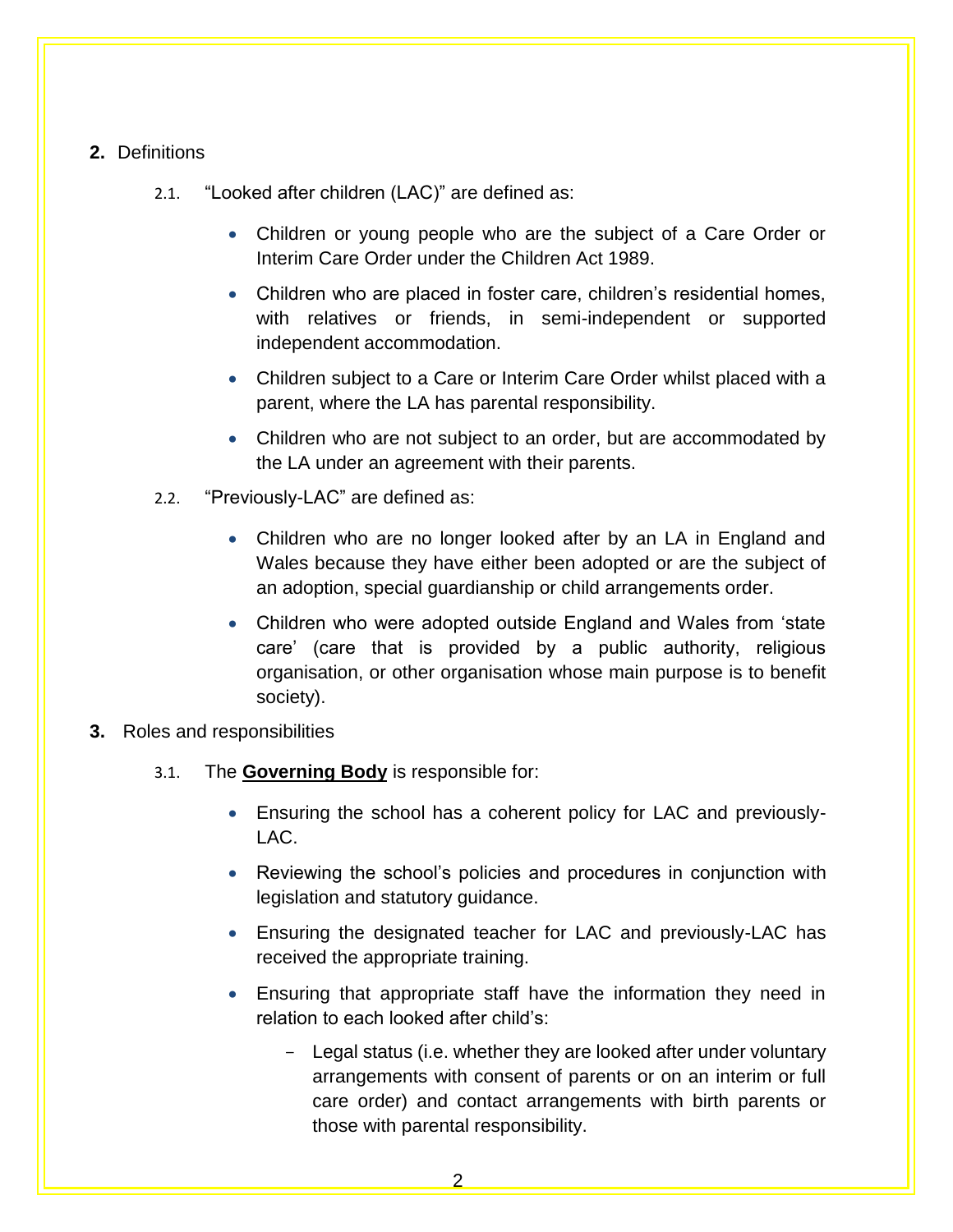- Care arrangements and the levels of authority delegated to the carer by the LA.
- Ensuring that staff have the skills, knowledge and understanding to keep LAC and previously-LAC safe.
- Ensuring LAC and previously-LAC have equal access to all areas of the curriculum and that reasonable adjustments are made, if necessary.
- Reviewing the Head Teacher report produced by the designated teacher to evaluate the progress of LAC in the school.
- Ensuring they receive feedback from the Head Teacher regarding the effectiveness of the policy on a Head Teacher basis.
- 3.2. The virtual school head (VSH) is responsible for:
	- Monitoring the attendance and educational progress of the children their authority looks after; this includes children who have left care through adoption, special guardianship or child arrangement orders, or who were adopted from state care outside of England and Wales.
	- Ensuring that arrangements are in place to improve the education and outcomes of the authority's LAC, including those placed out-ofauthority.
	- Building relationships with health, education and social care partners, as well as other partners, so they and the designated teachers understand the support available to LAC and previously-LAC.
	- Working with the school to ensure all LAC in attendance are fully supported in reaching their full potential.
	- Acting as the educational advocate for LAC.
	- Acting as a source of advice and information to help parents of previously-LAC as effectively as possible.
	- **Ensuring there are effective systems in place to:** 
		- Maintain an up-to-date roll of the LAC who are in school settings, and gather information about their educational placement, attendance and progress.
		- Inform the Head Teacher and designated teacher if they have a pupil on roll who is looked after by the LA.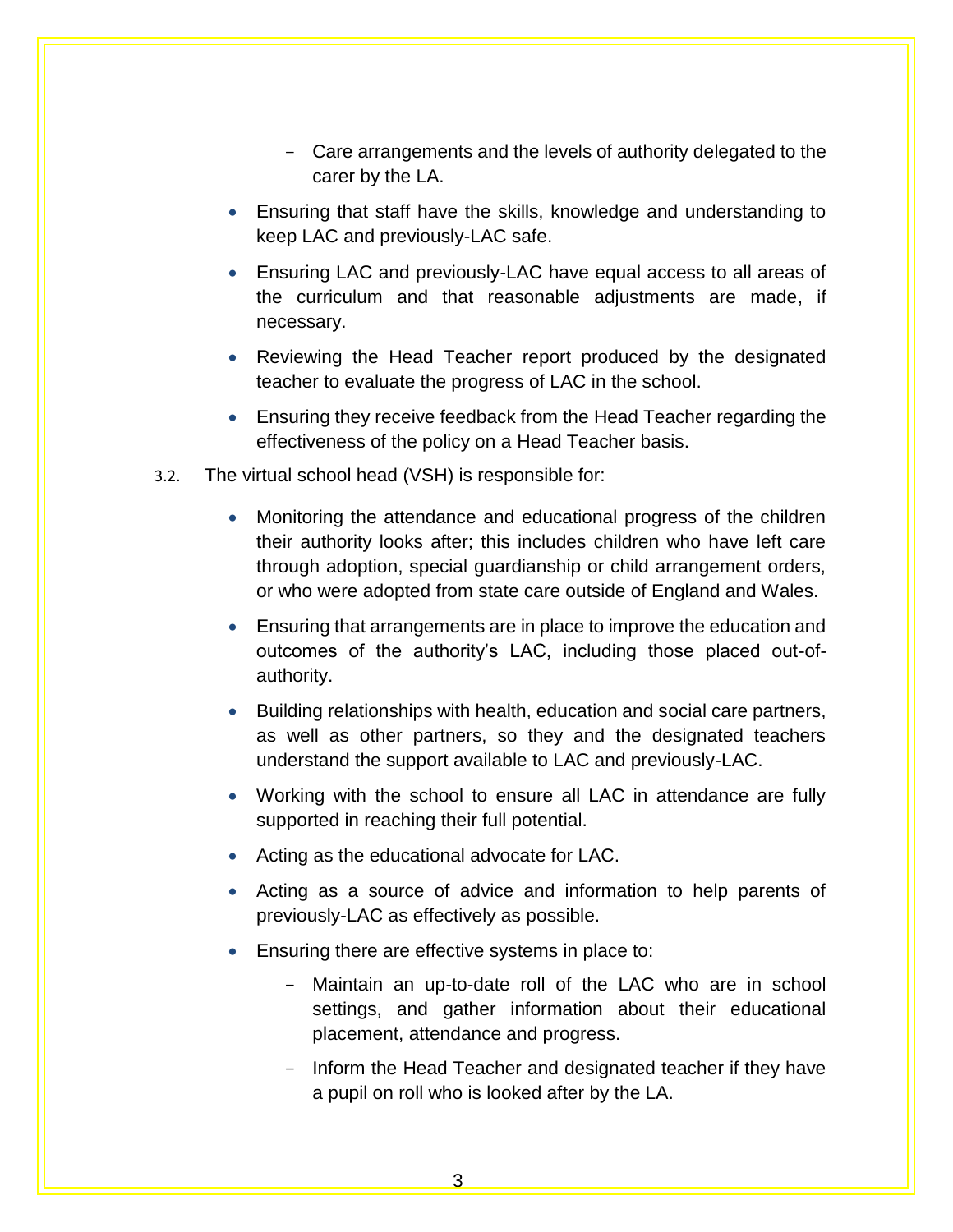- Ensure social workers, schools, designated teachers, careers and independent reviewing officers understand their role and responsibilities regarding a pupil's PEP.
- Ensure that up-to-date and effective PEPs that focus on educational outcomes are maintained for all LAC.
- Avoid delays in providing suitable educational provision.
- Ensure the education achievement of LAC is seen as a priority by everyone who has responsibilities for promoting their welfare.
- Report regularly on the attainment, progress and school attendance of LAC through the authority's corporate parenting structures.
- 3.3. **The Head Teacher** is responsible for:
	- Appointing the designated teacher for LAC and previously-LAC.
	- Allowing the designated teacher the time and facilities to succeed in carrying out their duties.
	- Overseeing this policy and monitoring its implementation, feeding back to the Governing Body and Head Teacher on the following:
		- The number of LAC and previously-LAC in the school
		- An analysis of assessment scores as a cohort, compared to other pupil groups
		- The attendance of LAC and previously-LAC, compared to other pupil groups
		- The level of fixed term and permanent exclusions, compared to other pupil groups
	- Ensuring all members of staff are aware that supporting LAC is a key priority.
	- Promoting the advantages of actively challenging negative stereotypes of LAC.
- 3.4. The designated teacher for LAC and previously-LAC is responsible for:
	- Building relationships with health, education and social care partners and other partners so that they and the VSH understand the support available to LAC and previously-LAC.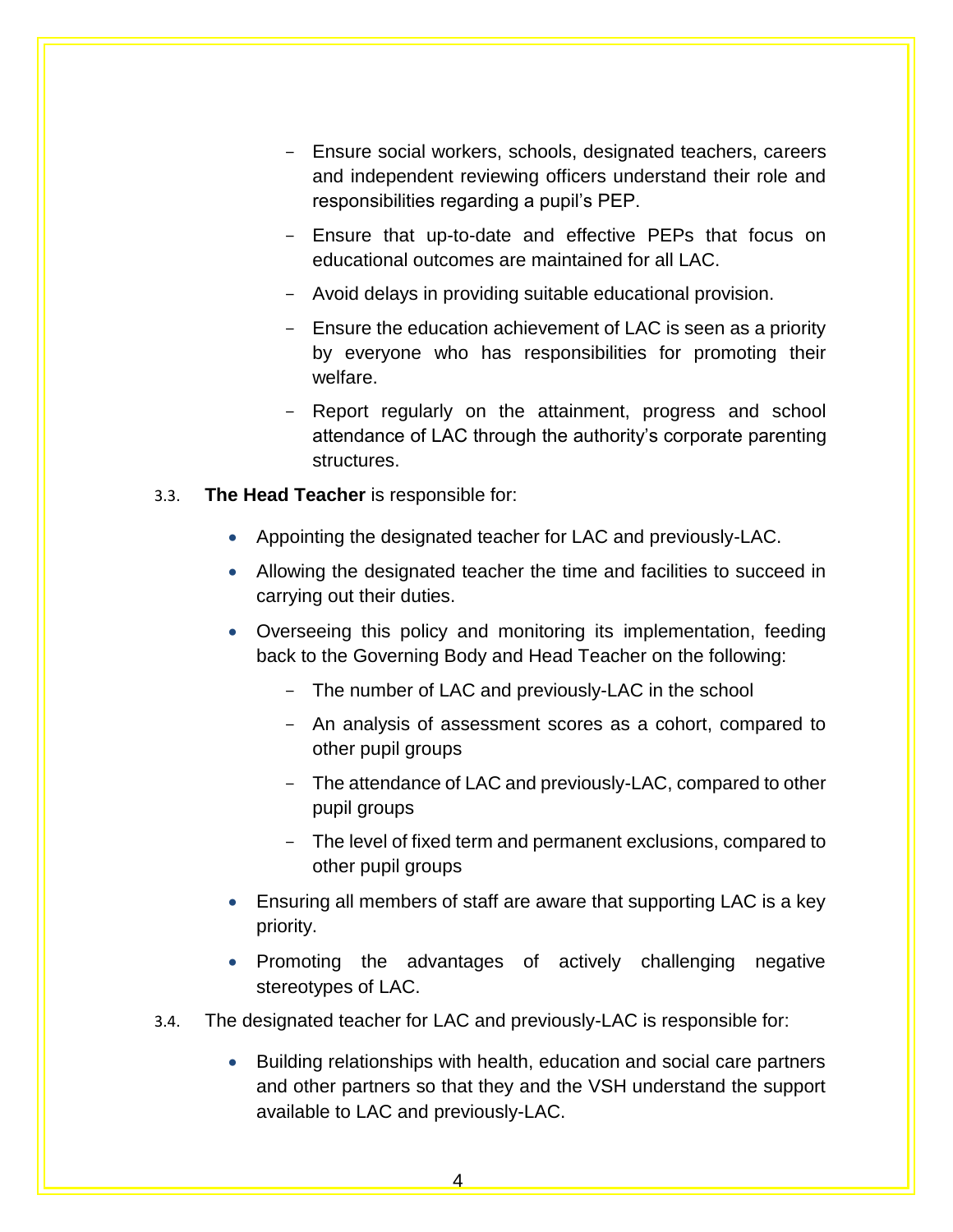- Promoting the educational achievement of LAC and previously-LAC at the school; this includes those that left care through adoption, special guardianship or child arrangement orders or were adopted from state care outside England and Wales.
- Acting as the main contact for social services and the DfE.
- Promoting a culture of high expectations and aspirations.
- **Ensuring LAC are involved in setting their own targets.**
- Advising staff on teaching strategies for LAC.
- Ensuring that LAC are prioritised for one-to-one tuition and support.
- Leading on how the child's PEP is developed and used in school to ensure the child's progress towards targets is monitored.
- Liaising with the SENCO to ensure all pupil needs are met.
- Working with the child's VSH and social worker to develop and implement their PEP.
- Working with the Head Teacher to submit a Head Teachers report to the Governing Body, which details the progress of all LAC and previously-LAC.
- 3.5. The DSL is responsible for:
	- Keeping up-to-date records of LAC's respective social worker and VSH.
	- Where a child ceases to be looked after and becomes a care leaver, keeping up-to-date contact details of their LA personal advisor and liaising with the advisor as necessary regarding any issues of concern affecting the care leaver.
- 3.6. The SENCO is responsible for:
	- Ensuring they are involved in reviewing PEP and care plans for LAC and previously-LAC.
	- Liaising with the class teacher, designated teacher, specialists and parents when considering interventions to support the progress of previously-LAC.
- 3.7. Staff are responsible for:
	- Being aware of LAC and previously-LAC and providing them with support and encouragement.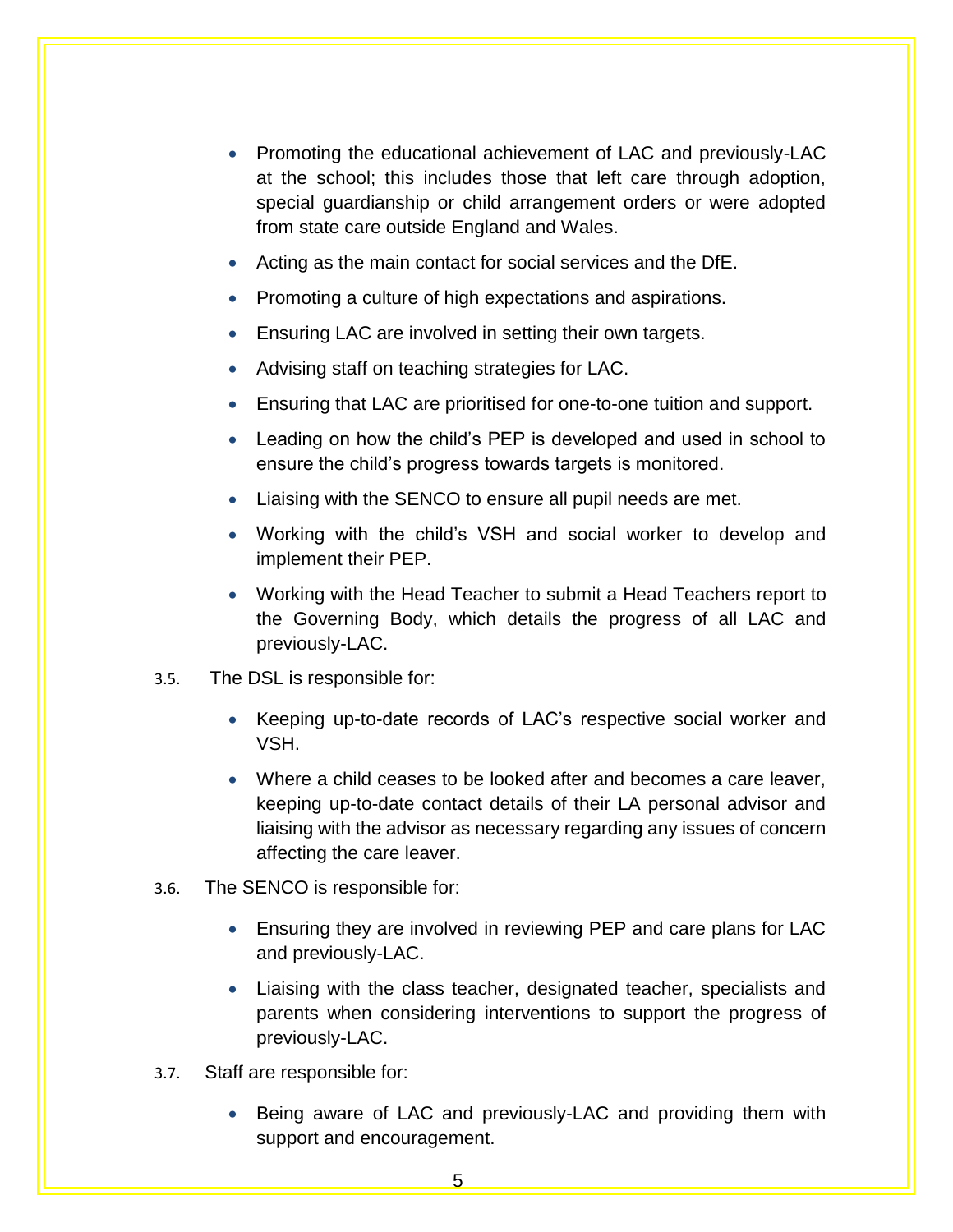- Preserving confidentiality, where appropriate, and showing sensitivity and understanding.
- Being vigilant for any signs of bullying towards LAC and previously-LAC.
- Promoting the self-esteem of LAC and previously-LAC.

## **4.** PEP

- 4.1. All LAC must have a care plan; PEPs are an integral part of this care plan.
- <span id="page-8-0"></span>4.2. The PEP is an evolving record of what needs to happen for a pupil to enable them to make the expected progress and fulfil their potential.
- 4.3. The PEP will reflect the importance of a personalised approach to learning which meets the identified educational needs of the child.
- 4.4. The school with other professionals and the child's carers will use the PEP to support the child's educational needs, raise the child's aspirations and improve their life chances.
- 4.5. All relevant bodies, such as the LA, the designated teacher and carers, will involve the child in the PEP process at all stages.
- 4.6. The PEP will address the pupil's full range of education and development needs, including:
	- Access to nursery provision that is appropriate to the child's age.
	- On-going catch-up support, which will be made available for children who have fallen behind with work.
	- Suitable education provided by the LA, where the child is not in school because of suspension or exclusion.
	- Transitional support where needed, such as if a child is moving to a new school.
	- School attendance and behaviour support, where appropriate.
	- Support to help the child meet their aspirations, which includes:
		- Support to achieve expected levels of progress for the relevant national key stage and to complete an appropriate range of approved qualifications.
		- Careers advice, guidance and financial information about FE, training and employment, that focusses on the child's strengths, capabilities and the outcomes they want to achieve.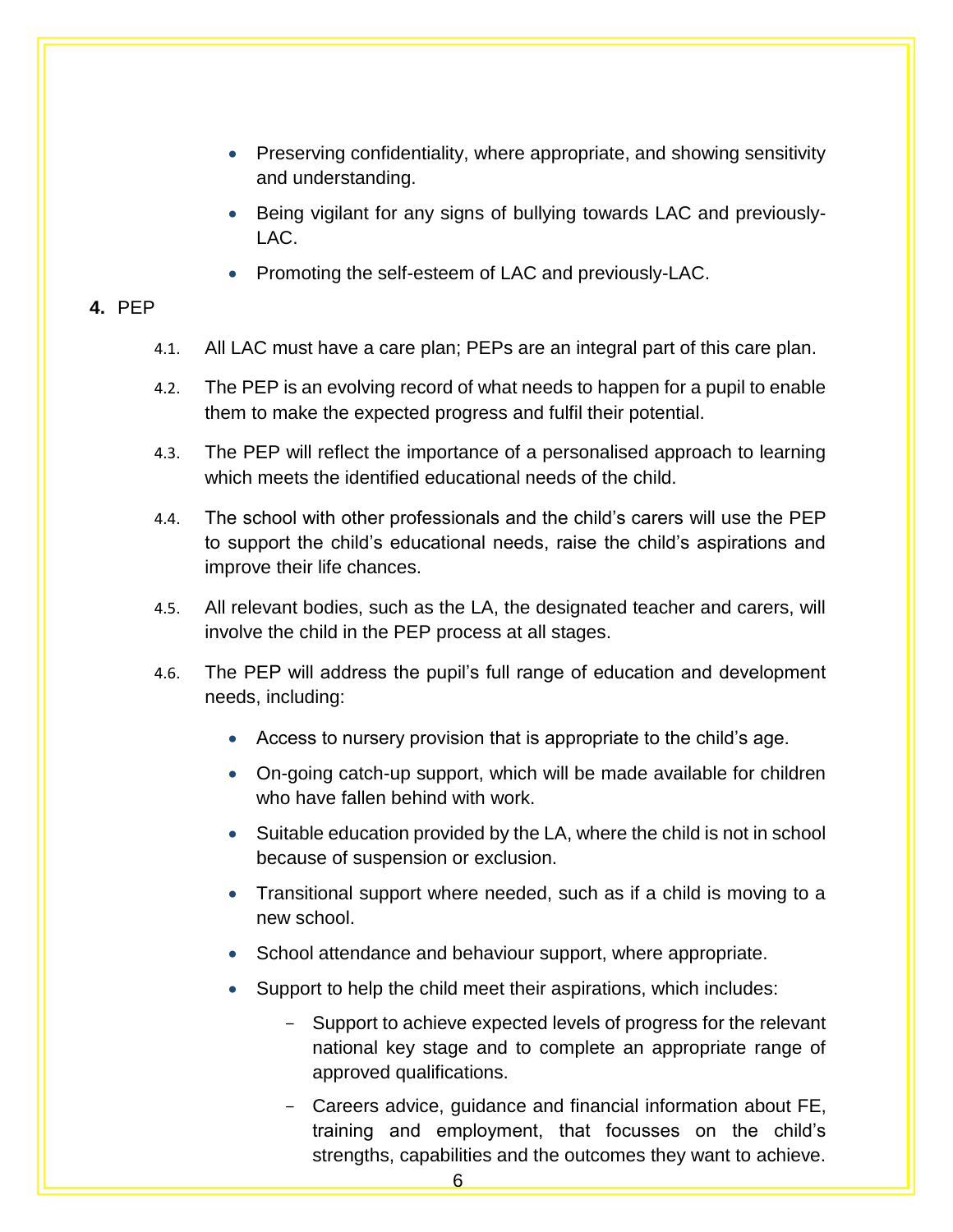- Out-of-school hours learning activities, study support and leisure interests.
- <span id="page-9-0"></span>**5.** Working with agencies and the VSH
	- 5.1. The school will ensure that copies of all relevant reports are forwarded to the LAC social workers, in addition to carers or residential social workers.
	- 5.2. The school will coordinate their review meetings; for example, hold their Head Teacher review of LAC with their statutory care review.
	- 5.3. The school will work with other agencies to exchange information, such as changes in circumstances, exclusions or attendance issues, taking prompt action, where necessary, to safeguard LAC and previously-LAC.
	- 5.4. Behaviour management strategies will be agreed between the VSH and the school, to ensure challenging behaviour is managed in the most effective way for that individual child.
	- 5.5. The designated teacher for LAC and previously-LAC will communicate with the VSH and child's social worker to facilitate the completion of the PEP.
	- 5.6. Through the designated teacher, the school will work with the VSH, social worker and other relevant agencies to monitor any arrangements in place so that actions and activities recorded in the child's PEP are implemented without delay.
	- 5.7. The designated teacher will communicate with the VSH and agree on how pupil premium plus (PP+) can be used effectively to accommodate the child's educational attainment and progress.
	- 5.8. PP+ for previously-LAC will be allocated directly to, and managed by, the school.
	- 5.9. The school will work with the VSH to manage allocation of PP+ for the benefit of our cohort of LAC, or previously-LAC, and according to their needs.
	- 5.10. If deemed necessary, the school will allocate an amount of funding to an individual to support their needs.
	- 5.11. The designated teacher will ensure consistent and strong communication with the VSH regarding LAC who are absent without authorisation.
	- 5.12. The school will share their expertise on what works in supporting the education of LAC and previously-LAC.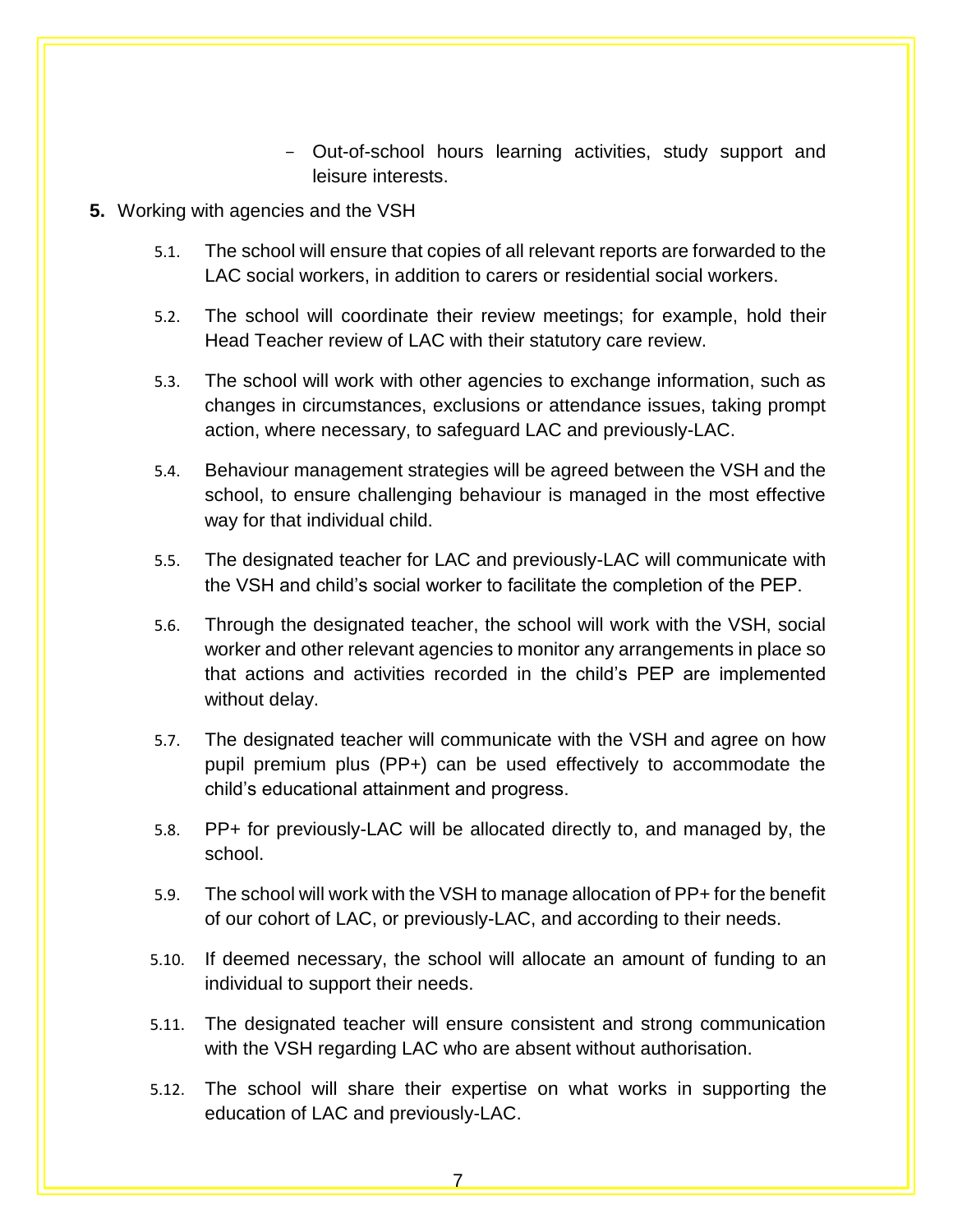## <span id="page-10-0"></span>**6.** Training

- 6.1. The designated teacher and other school staff involved in the education of LAC and previously-LAC have received the appropriate training, this includes information about the following:
	- School admissions arrangements
	- SEND
	- Attendance
	- **Exclusions**
	- Homework
	- GCSE options
	- Managing and challenging behaviour
	- Promoting positive educational and recreational activities
	- Supporting pupils to be aspirational for their future education, training and employment
	- Safeguarding
- <span id="page-10-1"></span>**7.** Pupil mental health
	- 7.1. LAC and previously-LAC are more likely to experience the challenge of social, emotional and mental health issues which can impact their behaviour and education. Designated teachers will have awareness, training and skills regarding a child's needs and how to support them in relation to behaviour management and mental health.
	- 7.2. The designated teacher will work with the VSH to ensure the school is able to identify signs of potential mental health issues, understand the impact issues can have on LAC and previously-LAC, and knows how to access further assessment and support, where necessary.
	- 7.3. A strengths and difficulties questionnaire will be used on a termly basis to help social workers and other relevant professionals to form a view about LAC and previously-LAC's current emotional wellbeing. Teachers will complete their element of the questionnaire to assist social workers in their assessment.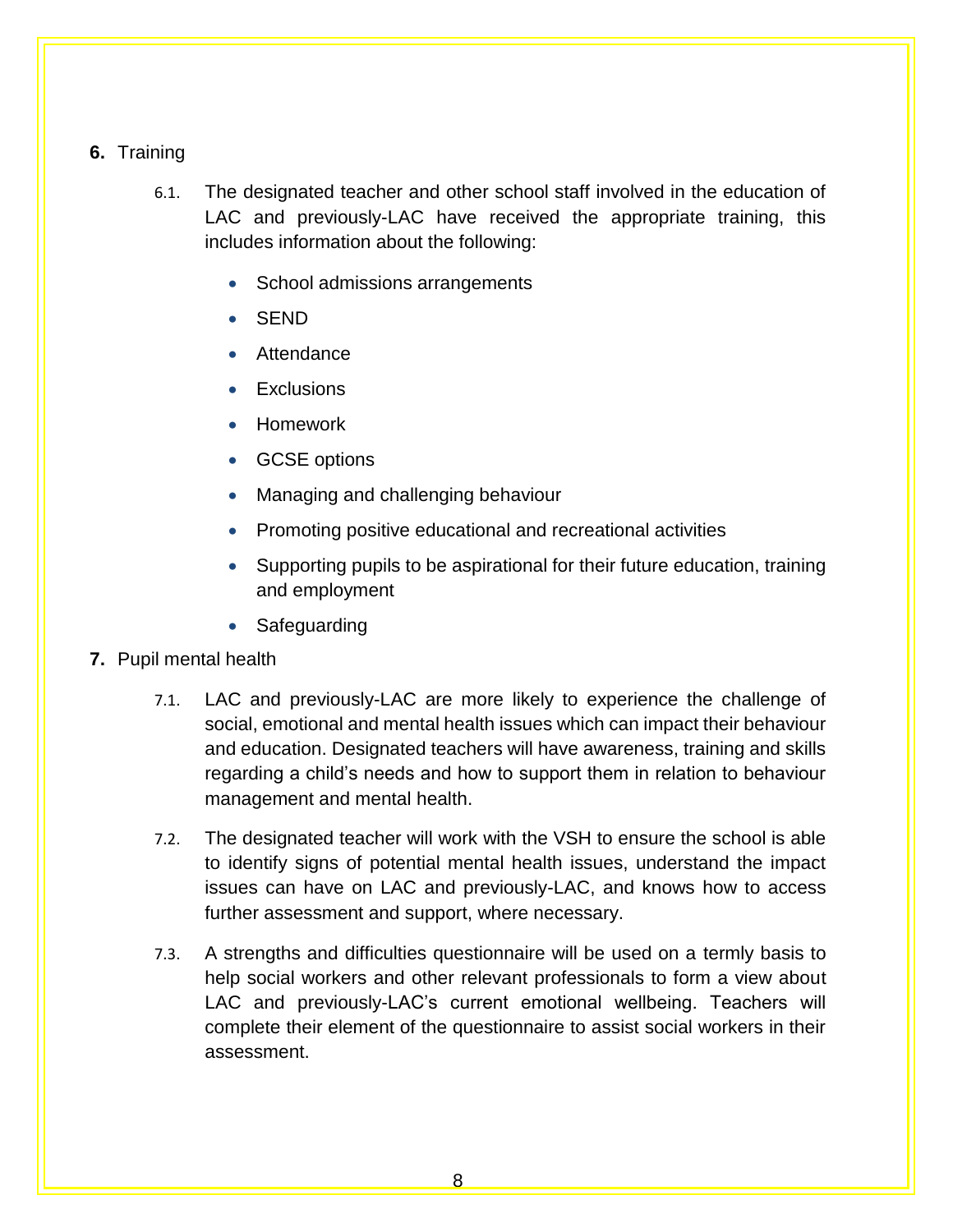## **8.** Exclusions

- 8.1. Past experiences of LAC and previously-LAC will be considered when designing and implementing the school's Behavioural Policy.
- <span id="page-11-0"></span>8.2. The school will have regard to the DfE's statutory guidance 'Exclusions from maintained schools, academies and pupil referral units in England' and, as far as possible, avoid excluding any LAC.
- 8.3. Where the school has concerns about a child's behaviour, the VSH will be informed at the earliest opportunity.
- 8.4. Exclusion will only be used as a last resort, after the school and VSH have considered what additional support can be provided to prevent exclusion, and any additional arrangements to support the pupil's education in the event of exclusion.
- 8.5. The school will inform parents that they can seek the advice of the VSH on strategies to support their child to avoid exclusion.
- <span id="page-11-1"></span>**9.** Pupils with SEND
	- 9.1. Support for LAC with SEND, who do not need an EHC plan, will be covered as part of the child's PEP and care plan reviews.
	- 9.2. The SENCO, class teacher, designated teacher and specialists will involve parents when considering interventions to support their child's progress.
	- 9.3. If appropriate, the VSH will be invited to comment on proposed SEND provision for previously-LAC.
- **10.**Information sharing
	- 10.1. Appropriate and specific arrangements for sharing reliable data are in place to ensure that the education needs of LAC and previously-LAC are understood and met.
	- 10.2. The arrangements set out include:
		- Who has access to information on LAC and previously LAC and how data will remain secure.
		- How pupils and parents are informed of, and allowed to challenge, information that is kept about them.
		- How carers contribute to and receive information.